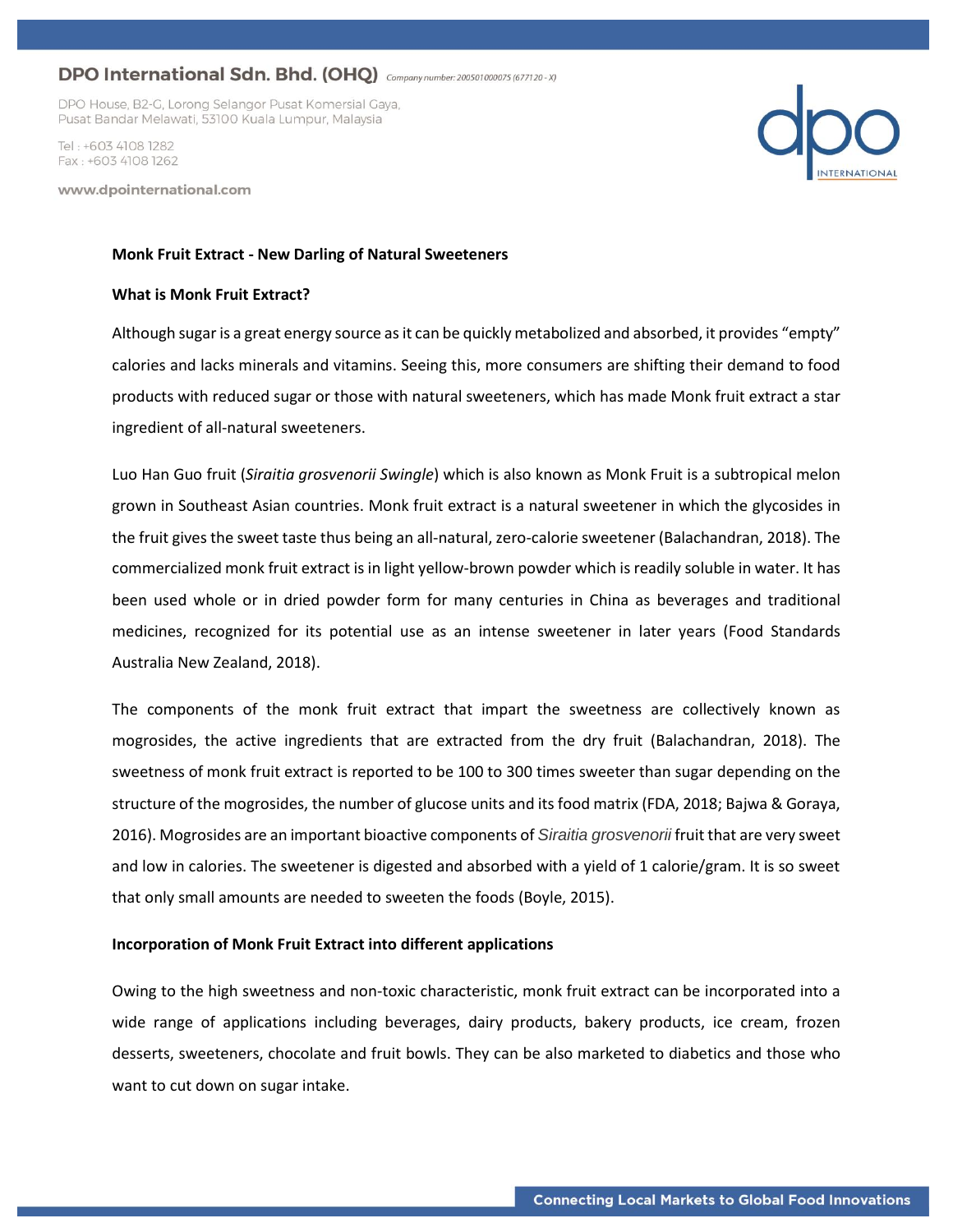# DPO International Sdn. Bhd. (OHQ) Company number: 200501000075 (677120-X)

DPO House, B2-G, Lorong Selangor Pusat Komersial Gaya, Pusat Bandar Melawati, 53100 Kuala Lumpur, Malaysia

Tel · +603 4108 1282 Fax: +603 4108 1262

www.dpointernational.com



Monk fruit extract has been used as an intense sweetener in table top sweeteners and other ready-toconsume foods. Besides that, it also performs well in baking as it has high temperature stability without unpleasant aftertaste (Food Standards Australia New Zealand, 2018).

Chocolate milk is one of the favorite choice of milk consumption among children however it always comes with high sugar content. A study has been conducted to recognize the sweetness intensity perception of stevia leaf and monk fruit extract as well as to evaluate them as a sweetening agent in skim chocolate milk. It was concluded that chocolate milks sweetened with stevia leaf and monk fruit extract in combination with sucrose were acceptable by both young adults and children (Bajwa & Goraya, 2016).

### **Are monk fruit extract safe for the long run?**

Monk fruit has received regulatory approval in Asia, the United States and some Latin American countries. It was granted GRAS (generally recognized as safe) status in 2010 where it received the US FDA food safety certification after clearing toxicology and food safety tests as well as being approved for the use as food additives (FDA, 2018; Liu et al., 2018).

There is no ADI (Acceptance Daily Intake) being set for monk fruit extract. However, there is an estimated daily intake of 6.8mg/kg of body weight (Boyle, 2015).

Up to date, there are no adverse effects on human health or development associated with monk fruit extract consumption reported. Additionally, there is no evidence from human studies which showed adverse effects of monk fruit consumptions. There is no chronic toxicity nor carcinogenicity studies available and monk fruit extract is not genotoxic and no lesions. (Food Standards Australia New Zealand, 2018).

**You may find out more products in the market which sweetened with monk fruit extract at [http://www.ricebowlasia.com/questions/kindly-provide-market-examples-that-incorporated-monk](http://www.ricebowlasia.com/questions/kindly-provide-market-examples-that-incorporated-monk-fruit-extract-in-different-application/)[fruit-extract-in-different-application/](http://www.ricebowlasia.com/questions/kindly-provide-market-examples-that-incorporated-monk-fruit-extract-in-different-application/)**